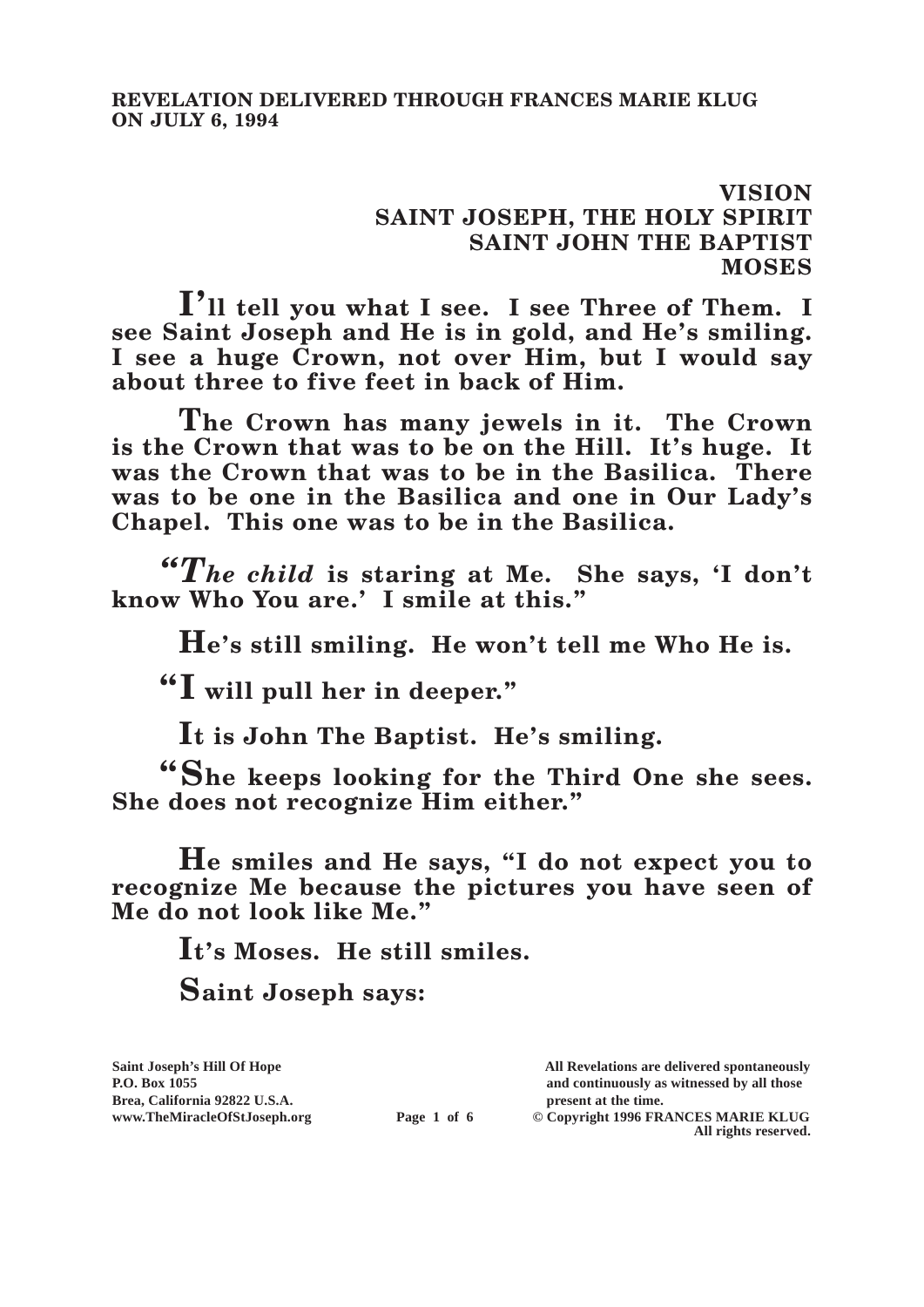**"They have spoken many times through this** *little one* **in the world, but They did not speak Their Names for many reasons. They walked a similar road as this**  *little one* **walks. They were strong men, and in her thinking They were powerful, and she finds it difficult to associate with Them because of the manner in which They have been spoken about in books.**

**Each of These suffered greatly at the hands of others. It was men against man. This** *little one***, in many ways, fights a battle as difficult as Theirs, but in her gentleness and genteelness she does not see it in this manner, for she knows that the physical strength is different.**

**But I, Saint Joseph, say to you on this night, 'As We All speak through** *a small voice, a small body, a strong will***, We bless everyone who comes in contact with her physically, or through the Words passed through her.'**

**As she walks in what man terms 'a normal world', that is, a world in which man can relate to, be a part of and consider as a normal manner of life, she walks in two worlds: the one We control and the one I just described to you. The Words that have passed through her have a continuity to Them, a deliberateness in Them, a goal for Them, and reason behind Each One.**

**She is watching My Face and looking at the Other Two. They are yet smiling at her, for even though she has seen Many Here, she can humanly relate in some areas of what Their tasks were, and yet it is Their physical aspect that overpowers her.** 

**Saint Joseph's Hill Of Hope All Revelations are delivered spontaneously Brea, California 92822 U.S.A. present at the time.**<br> **present at the time.**<br> **present at the time.**<br> **Page 2 of 6** © Copyright 1996 FR.

**P.O. Box 1055 and continuously as witnessed by all those** 

**Page 2 of 6** © Copyright 1996 FRANCES MARIE KLUG **All rights reserved.**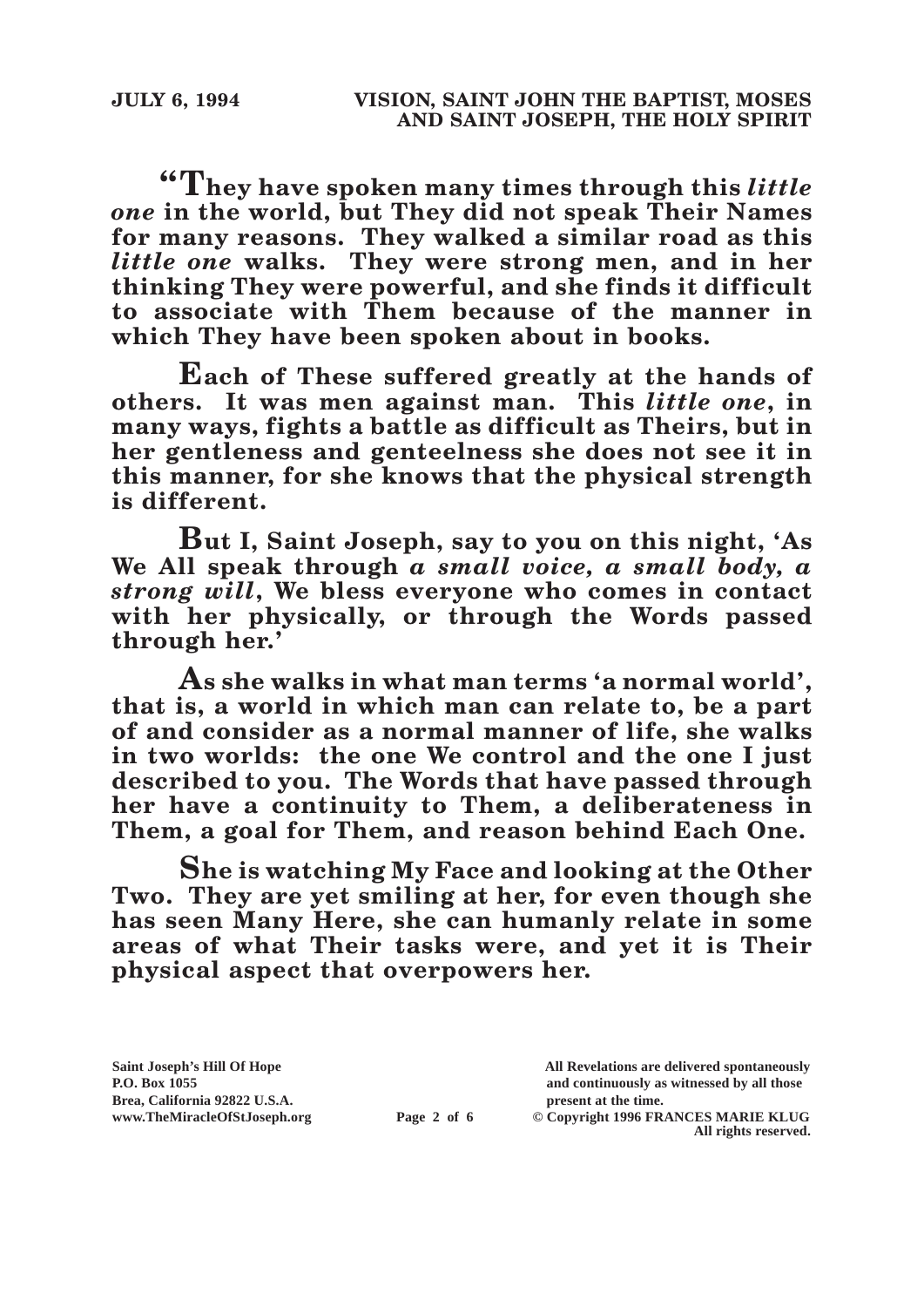**I draw her in deeper, because of the gentleness within her being.**

**We heard her describe to you the existence of noise when We speak to her and through her, and how it is conquered by the Relationship she has with All of Us. It would not be humanly possible to write, retain, or be able to submit totally, if it was not Divine Power, Divine Will, Divine Intercession, because man would be incapable of the interruption and yet be totally submissive to the rhetoric that must be written in a manner of understanding to all mankind.**

**I add more to this on this night. The world in which you live is gathering to speak more of the language We speak through her, because of so much interest in this language than in any other language throughout the world.**

**I am speaking slowly because of** *the little one's* **exhaustion from listening day and night to Our Entrance, to Our Words, to Our Instructions, to Our Manner of doing things.**

**Many men, many women desperately work at rejecting what This Miracle that bears My Name is all about. There is great sadness Here when We hear falsehoods, lies, misinterpretations, and spiteful accusations against her, and so much regarding the jealousy that surrounds her by men of high positions.**

**This Miracle of Communication is the Most Important Thing in the whole world. It is a Miracle of Instruction delivered by Us, for the Souls of all mankind.**

**P.O. Box 1055 and continuously as witnessed by all those** 

**Page 3 of 6** © Copyright 1996 FRANCES MARIE KLUG **All rights reserved.**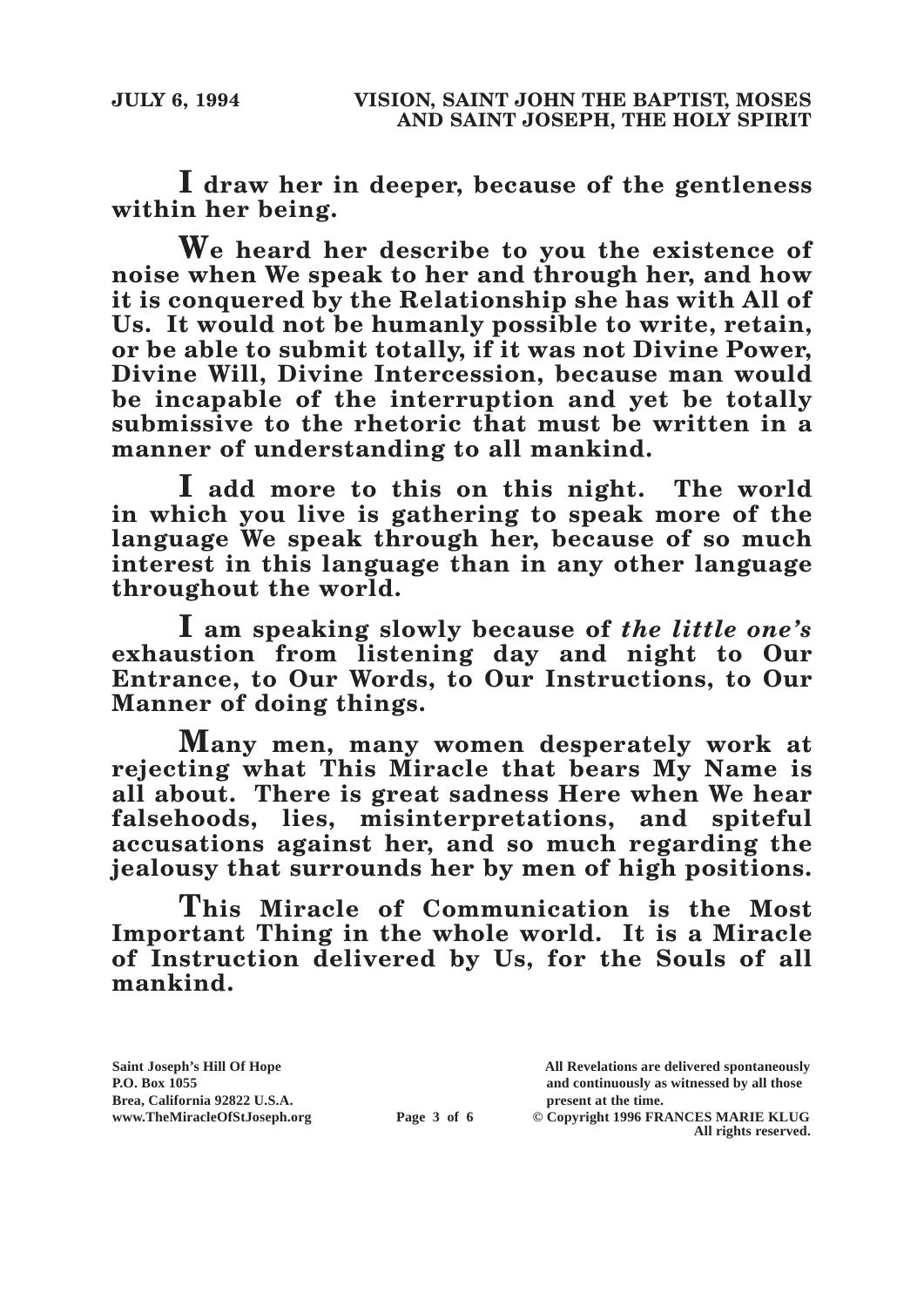**She stares at My Face because she is fully aware that the Power that radiates from Me through her Soul, through the intellect, holds her whole attention to Everything We do, We say, We present, and We show her, that has to be done.**

**Ecstasy is not a manner of condition that mankind fully understands. It is not a physical submission. It is a Manner of Control that We have over one who has the Responsibility to commitment of service designed by The Father, for the good of mankind.**

**I will release her slowly, for if I did it quickly it would be too difficult on her physical. She is always in ecstasy, as you know, even when all things look normal, natural. There is too much to be accomplished to allow it to be any other way.**

**She says to Me, 'Why don't You speak faster?' and I smile at this. She has a Oneness with Us that is constantly there, and not seen by others when We decide it to be that way.**

**There is danger, there is envy, there is jealousy, regarding this** *little one* **who walks totally in My Name. She stands up to all, even you, when she feels things are not being accomplished according to The Father's Will. We always smile, because you see, her human love for you, her understanding of you, is greater than you realize or know.**

**This is not easy for her, Our speaking so much, but I, Saint Joseph say, 'This Miracle must be seen** 

**Brea, California 92822 U.S.A. present at the time.**<br> **Page 4 of 6**  $\bullet$  **Copyright 1996 FR.** 

**Saint Joseph's Hill Of Hope All Revelations are delivered spontaneously P.O. Box 1055 and continuously as witnessed by all those** 

 $\odot$  Copyright 1996 FRANCES MARIE KLUG **All rights reserved.**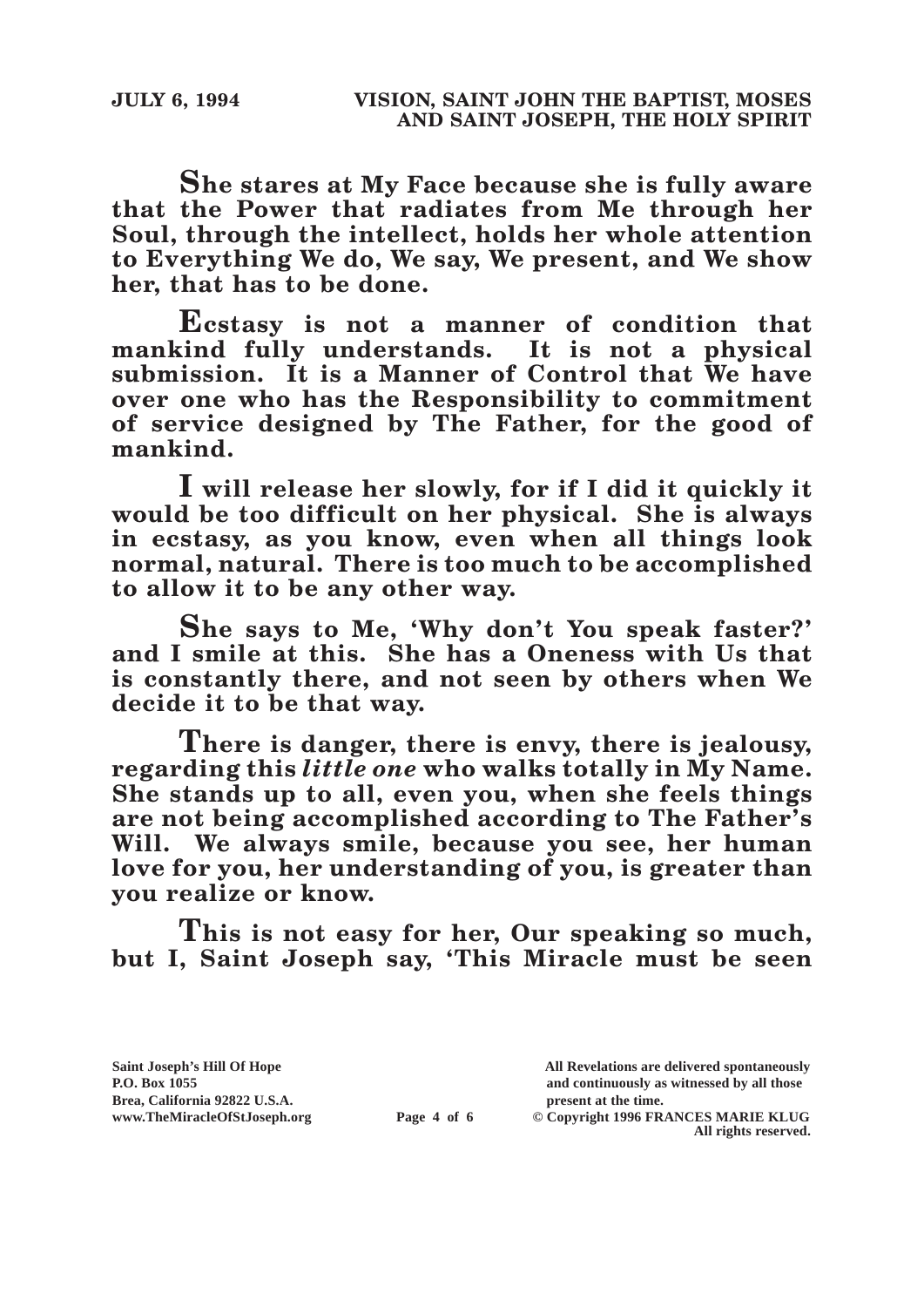**throughout the world, through the Words that have been spoken through this** *little one***.'**

**The world is in great danger, great turmoil, and great resistance to The Father's Rules. It is a great sadness Here when We see so much desecration to an individual's Soul. The Father has given mankind the means, the source, to return this Gift to Him in Light beyond what mankind can understand light to be.**

**You have been Blessed because of your belief, your Faith. Don't toss it away for anyone, anything, because the more you use it, it will strengthen you in many ways. It will give you hope that nothing else is capable of doing.**

**So much has been spoken, so much Divine Love passed to you. Ask yourself this: If We did not use**  *a small instrument, a voice* **you can understand, and a physical place to speak to you in, you would have missed My Message on this night.**

**We All raise Our Hands to bless you, for this Blessing will give you the strength of mind to be better able to withstand the problems, the trials, the temptations, the indignities, and this Blessing will also give you a hope, because in hope there is strength, there is love.**

**She will tell you what she sees now."**

**They took the Crown away. Moses is smiling. He says, "What a** *little one* **God has chosen to repeat What He gave Me a long time ago."**

**Saint Joseph's Hill Of Hope All Revelations are delivered spontaneously** Brea, California 92822 U.S.A.<br>
www.TheMiracleOfStJoseph.org<br> **Page 5 of 6** © Copyright 1996 FR.

**P.O. Box 1055 and continuously as witnessed by all those** 

 $\odot$  Copyright 1996 FRANCES MARIE KLUG **All rights reserved.**